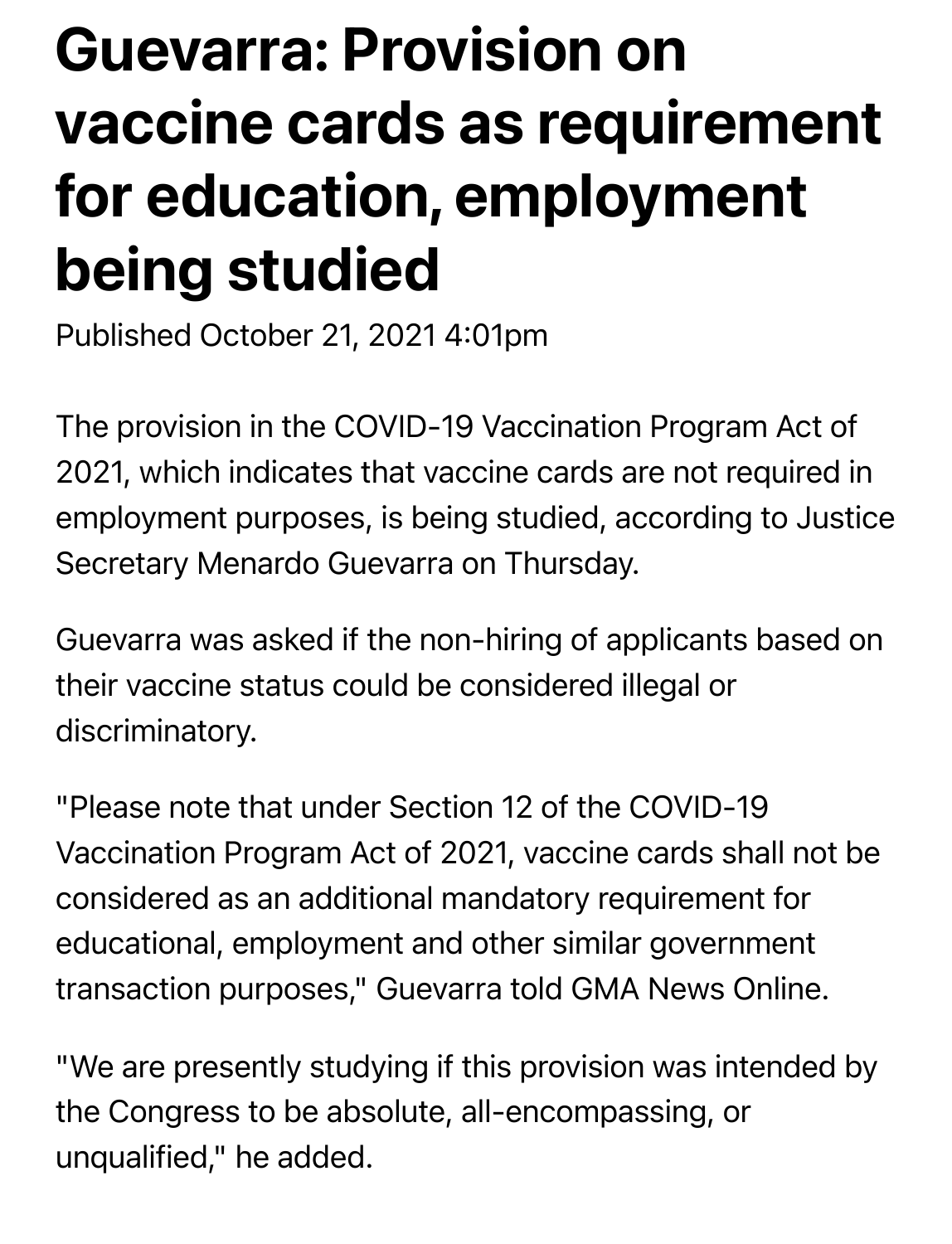Section 12 of Republic Act 115251 states that:

"The issuance of a vaccine card is intended to be digital, but shall remain accessible through other means such as printed cards. The DOH, through the Department of Information and Communications Technology, shall develop the LGU-based digital systems and applications that will meet the objectives of the COVID-19 Vaccination Program while maintaining quality, safety, ease of use, and accessibility for all Filipinos: Provided, That the DOH shall maintain a central database of vaccinations, and mandate a uniform format for the vaccine card, the contents of which shall be updated accordingly to always conform with globally-accepted standards: Provided, further, That the vaccine cards shall not be considered as an additional mandatory requirement for educational, employment and other similar government transaction purposes."

In a separate text message, Department of Labor and Employment Secretary Silvestre Bello III said the practice is not illegal.

The issue on vaccine requirement stemmed after Associated Labor Unions-Trade Union Congress of the Philippines (ALU-TUCP) spokesperson Alan Tanjusay had revealed the "no vaccine, no salary" policy after a group of employees of a certain company in Metro Manila informed them about it.